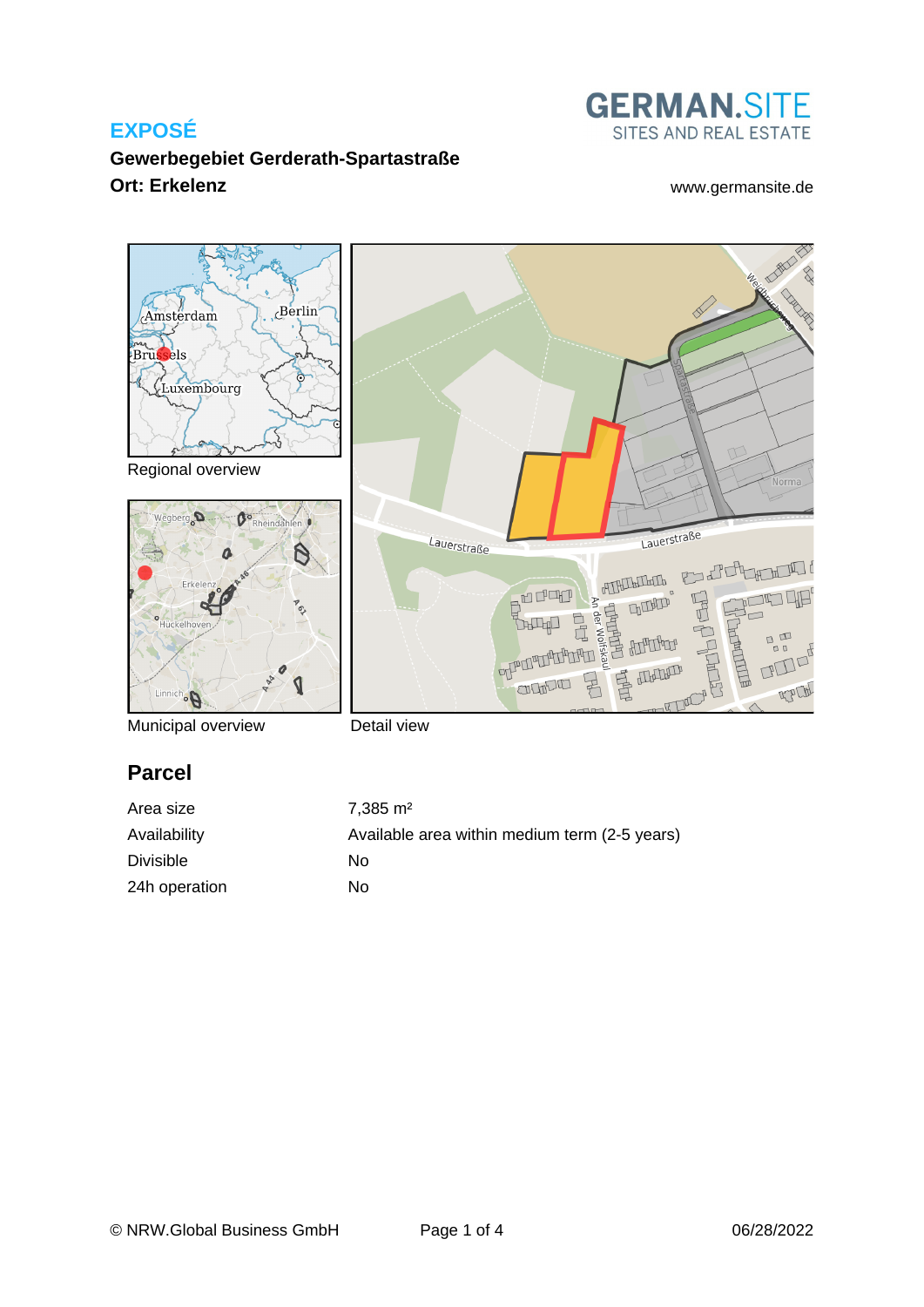

# **Gewerbegebiet Gerderath-Spartastraße Ort: Erkelenz** [www.germansite.de](http://www.germansite.de)

#### **Details on commercial zone**

Small but special!

The 7 ha industrial estate is located on the main road connecting Erkelenz and Wassenberg, adjacent to the town of Gerderath in the west of Erkelenz. The A46 freeway in the direction of Heinsberg/Düsseldorf runs in the immediate vicinity. The main focus of the companies located here to date is manufacturing.

| Main companies            | Kuı |
|---------------------------|-----|
| Industrial tax multiplier | 420 |
| Area type                 | GЕ  |

Kunststoffverarbeitung Scheffel 420.00 %

### **Links**

<https://wfg-hs.blis-online.eu>



# **Transport infrastructure**

| Freeway      | A46                       | 7 km    |
|--------------|---------------------------|---------|
| Airport      | Liége (B)                 | 51.3 km |
| Airport      | Düsseldorf                | 62.2 km |
| Port         | Holtums-Nordweg Born (NL) | 41.1 km |
| Port         | <b>Neuss</b>              | 48.6 km |
| Rail freight | Düsseldorf-Hbf            | 53.4 km |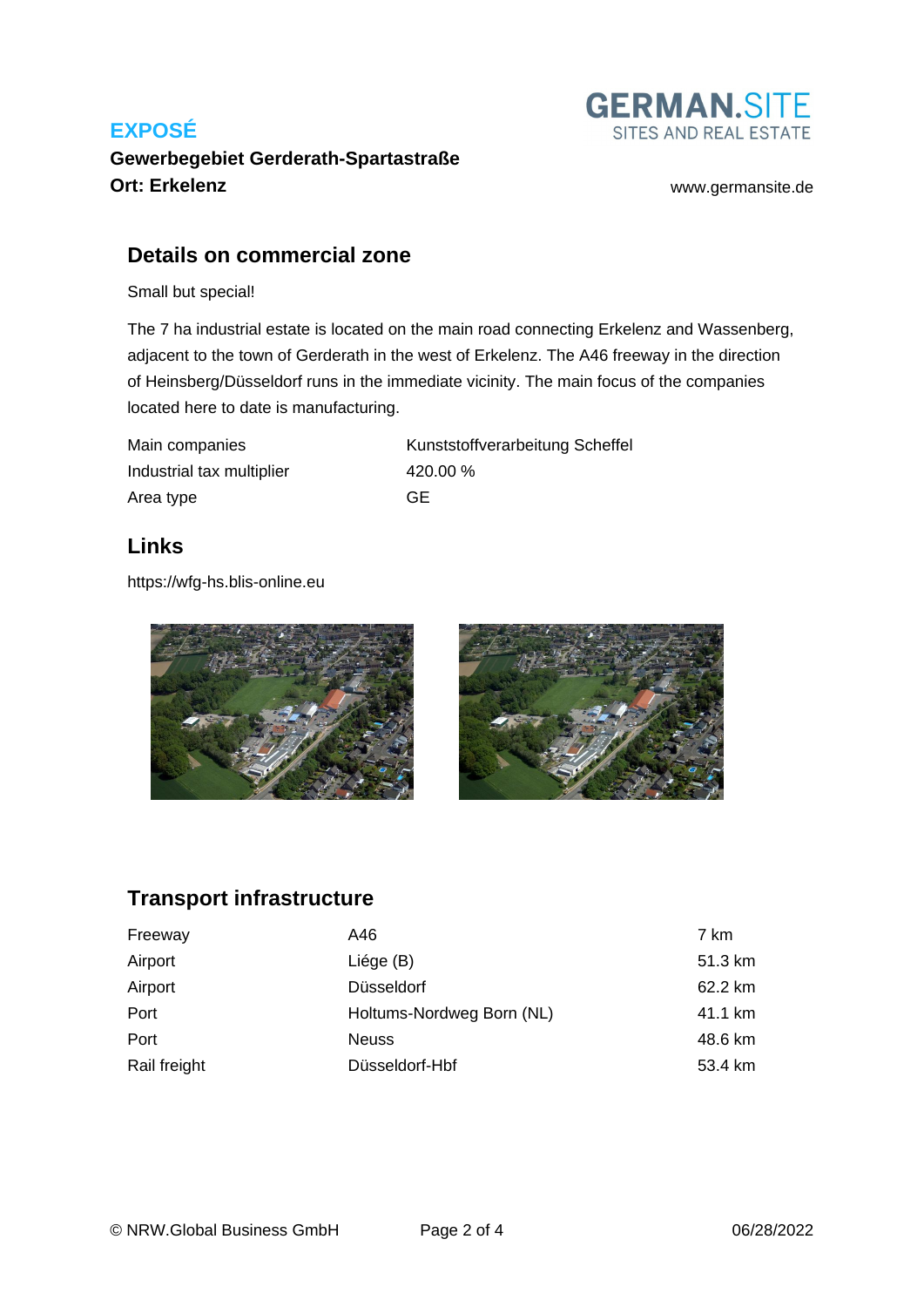# **Gewerbegebiet Gerderath-Spartastraße Ort: Erkelenz** [www.germansite.de](http://www.germansite.de)



### **Information about Erkelenz**

The drilling equipment pioneer Anton Raky moved the seat of the international drilling company from Strasbourg to Erkelenz at the end of the 19th century, which was the beginning of further industrial settlements. Nowadays world-famous machine and drill producers as well as various nationwide oriented companies of small or middle size constitute the solid and multifaceted industry structure.

Erkelenz' image is completed by various retail and transportation businesses, textile and furniture industry as well as building sectors, service industries, administration and governmental offices.